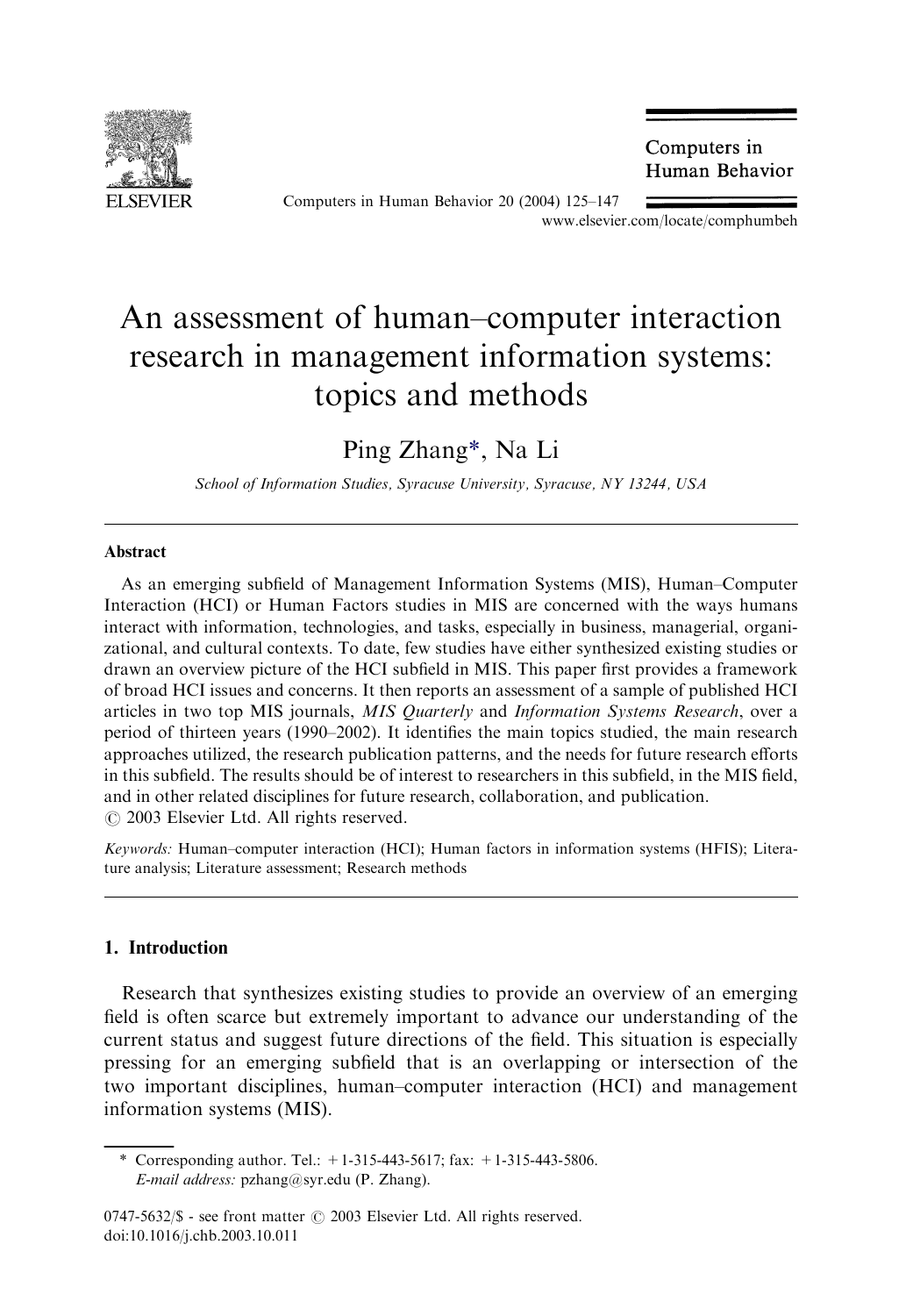As rightly recognized by Hewett and colleagues [\(Hewett et al., 1992](#page--1-0)), there is no agreed upon definition of the range of topics that form the area of Human– Computer Interaction. In an attempt to derive and develop educational materials, these scholars defined HCI as ''a discipline concerned with the design, evaluation and implementation of interactive computing systems for human use and with the study of major phenomena surrounding them'' [\(Hewett et al., 1992\)](#page--1-0). It is widely recognized as an interdisciplinary field where many traditional disciplines contribute to the study of its main issues [\(Preece, Rogers, Sharp, Benyon, Holland, & Carey,](#page--1-0) [1994\)](#page--1-0).

Management information systems (MIS) is a community of scholars interested in the development, use, and impact of information technology and systems in social and organizational settings [\(Zhang & Dillon, 2003](#page--1-0)). MIS has been through a steady shift from what was a techno-centric focus to a better-balanced technology/organizational/management/social focus [\(Baskerville & Myers, 2002](#page--1-0)). User attitudes, perceptions, acceptance and use of IT have been a long standing issue and a major theme of MISsince early days in computing ([Lucas, 1975; Swanson, 1974](#page--1-0)).

Human–computer interaction (HCI) or Human Factors studies in MIS are ''concerned with the ways humans interact with information, technologies, and tasks, especially in business, managerial, organizational, and cultural contexts'' [\(Zhang, Benbasat, Carey, Davis, Galletta, & Strong, 2002](#page--1-0), p. 334). The emphases have been on both the ''design, evaluation and implementation'' aspect and the ''use and impact in social and organizational settings'' aspect of information technology for human use. Since the 1970s, MIS researchers have published abundant studies concerning HCI issues in many MISjournals. The active HCI-centered minitracks, sessions and workshops in major MIS conferences, along with the newly formed AISSpecial Interest Group on HCI, have also shown high interests in HCI among MIS researchers in recent years.

With the fast development and deployment of information systems, information technology and communication technology (in this paper, we use ISor IT to represent them all) into every part of our lives, HCI issues become persuasive and fundamental. They also prompt a need to re-examine what HCI is about and how to conduct research in this area.

Several studies have been conducted to systematically assess the intellectual evolution of the MIS field in terms of its theories, topics, research methods, etc. [\(Alavi & Carlson, 1992; Culnan, 1987\)](#page--1-0). However, very few studies have drawn an overview picture of the HCI subfield up to date ([Zhang et al., 2002\)](#page--1-0). The purpose of this study is to reflect on the current status of the subfield in terms of research topics and research methods, to identify gaps that need to be addressed, and to point out future research directions.

Specifically, this paper will first depict a new framework of HCI issues, which is intended to capture the dynamics and richness of the interaction between human and technology. Utilizing the new framework for subject topics and an existing framework for research methods, the paper then reports an assessment of a limited collection of the published HCI articles from two main MIS journals, Management Information Systems Quarterly and Information Systems Research, on the following